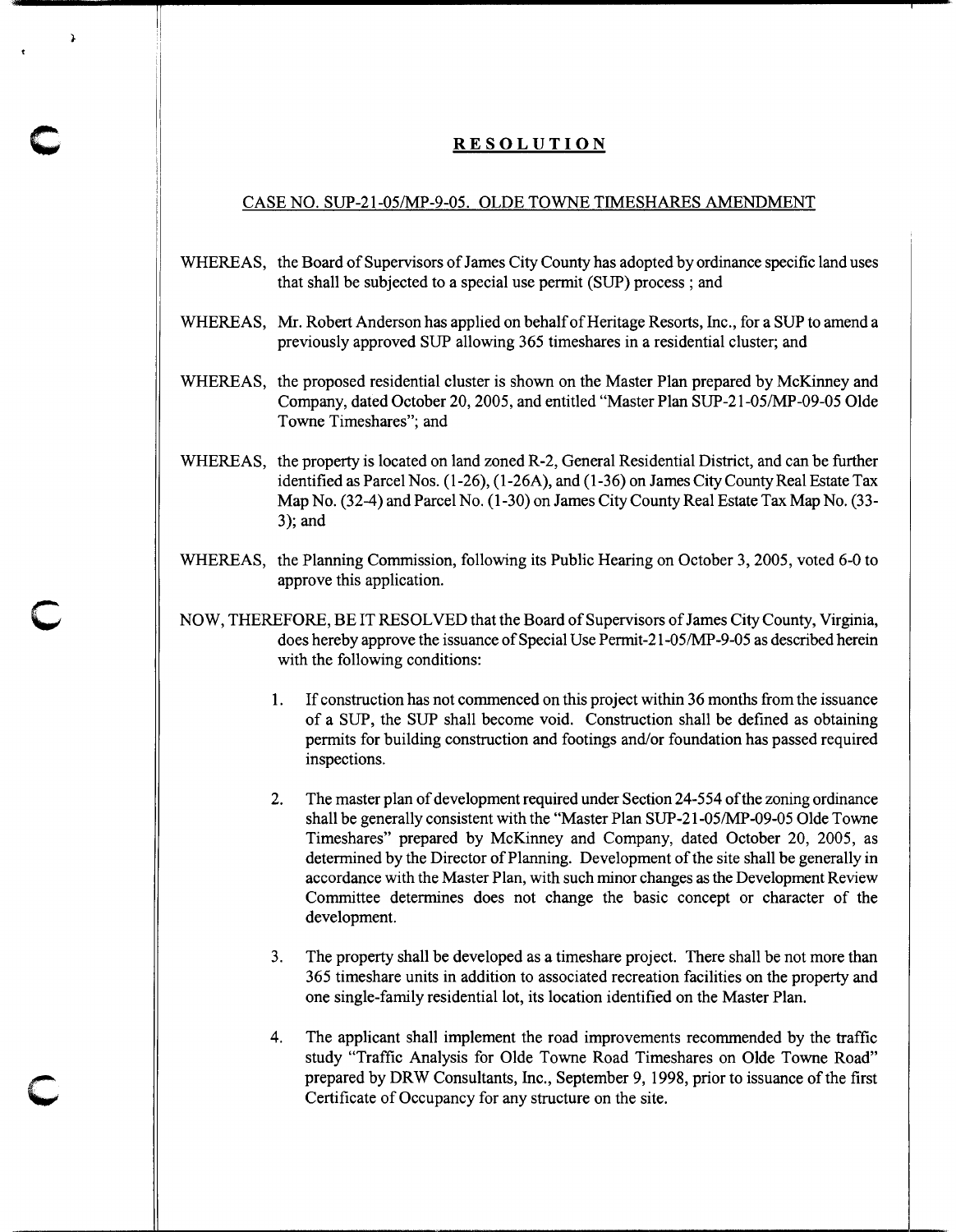- 5. All dumpsters and heating and cooling units shall be screened by landscaping or fencing approved by the Planning Director prior to final site plan approval.
- 6. Free-standing signs shall be ground-mounted, monument style and shall be approved by the Planning Director prior to final site plan approval.
- 7. The landscape plan shall be approved by the Planning Director prior to final site plan approval for any section or phase of this project and shall include enhanced landscaping around the perimeter of each timeshare building, so that the required number of plants equals at least 13 3 percent of the County's Landscaping Ordinance requirements with a minimum of 33 percent of the required number of trees being evergreen. The landscape plan shall also contain landscape screening and berms with a minimum eightfoot height along the Olde Towne Road and Route 199 frontage, at the location shown on the Master Plan. Additionally, the landscape plan shall address the landscaping along the Route 199 right-of-way berm. In order to ensure the adequacy of the reduced buffer, the landscaping shall include the total number of trees required for a 150-foot buffer. Landscaping should also be designed in a manner that provides the appearance of a natural forested area.
- 8. Four-foot paved shoulder bikeways shall be provided on both sides of Olde Towne Road at the location shown on the Master Plan prior to the issuance of the first Certificate of Occupancy for any structure on this site. A four-foot sidewalk shall be provided at the location shown on the Master Plan on the eastern side of Olde Towne Road prior to the issuance of the first Certificate of Occupancy for any structure on this site.
- 9. All exterior light fixtures on the property shall have recessed fixtures with no lens, bulb, or globe extending below the casing. A lighting plan shall be submitted to, and approved by, the Planning Director which indicates the fixture type and that no glare will occur outside the property lines. "Glare" shall be defined as more than  $0.1$ footcandle at the property line or any direct view of the lighting source from a public street (except at street connections where up to 2.0 foot candles is permitted) or adjoining residentially designated property.
- 10. An ten-foot-wide paved public use path with four-foot-wide mulched shoulders and a six-foot-wide mulched path as shown generally on the Master Plan shall be constructed prior to the issuance of a certificate of occupancy for no more than 200 timeshare units if the Board of Supervisors has approved the construction of this path and requested it in writing. Anybridge(s) will have two feet of clearance on either side and shall meet the Virginia Department of Transportation (VDOT) standards (for conveyance of pedestrians and bicyclists only). If the Board of Supervisors has not approved construction of this path and requested it in writing within seven years of the approval of this SUP, the applicant and/or its successors shall have no obligation to construct this path. The applicant shall fully maintain the paths and bridge(s) during the period of time the developer is constructing the timeshare units.
- 11. The applicant shall work out an arrangement with the VDOT to address traffic issues and safety concerns on Olde Towne Road. The applicant shall provide documentation of the agreed upon arrangement prior to final site plan approval.

c

c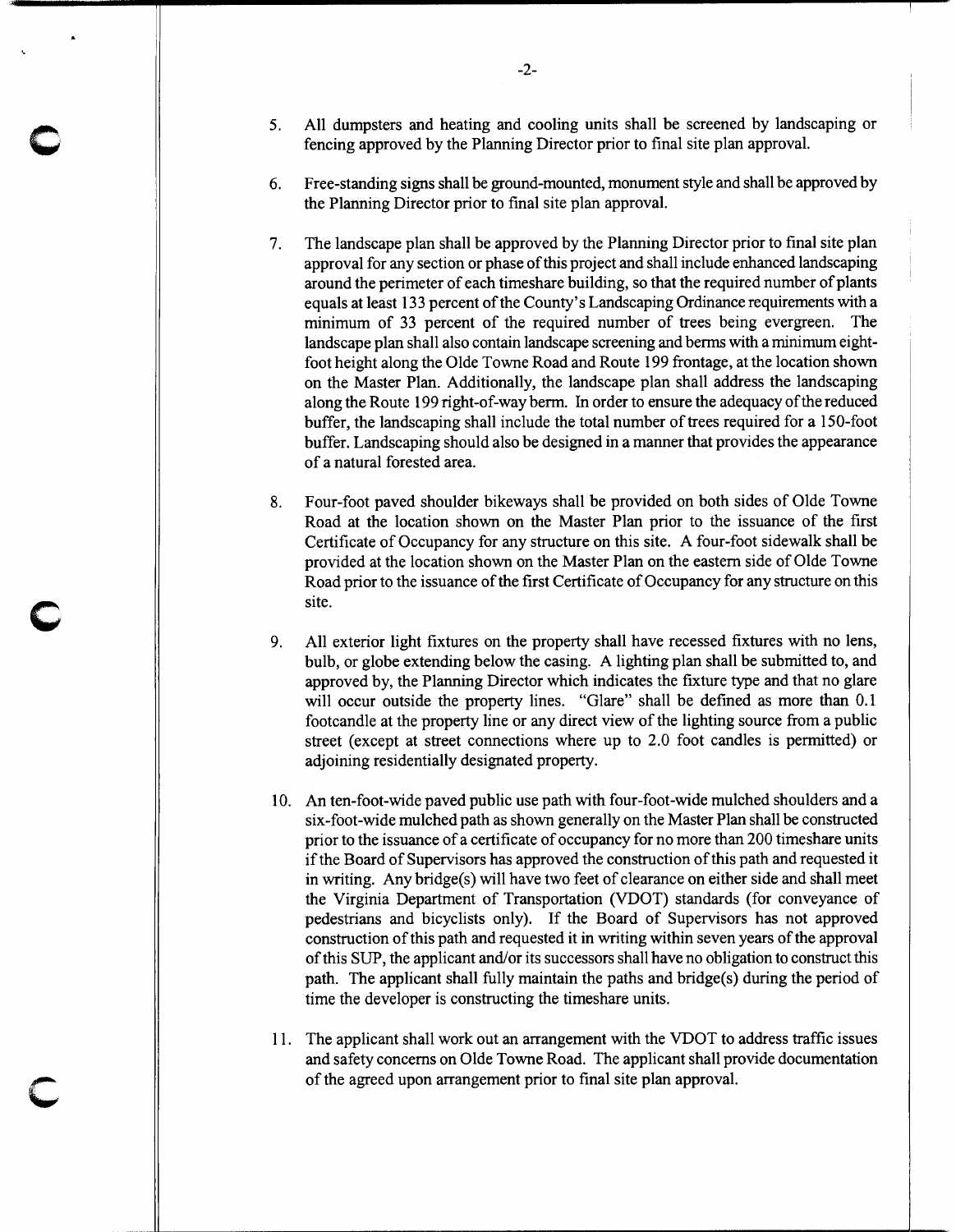- 12. The applicant shall dedicate to the County a conservation easement for 44.94 acres of the Chisel Run Swamp, identified on the Master Plan as "Protected and Preserved Natural Area, RMA Wetlands, and Buffers," in a form approved by the County Attorney prior to final site plan approval for any structure on the site.
- 13. If the applicant desires to have outdoor watering they shall provide water for irrigation utilizing surface water collection from the surface water impoundments as shown on the Master Plan and shall not use JCSA water or well water for irrigation purposes. This irrigation system shall be included with the site plan for the project and shall be approved by the JCSA General Manager. This requirement prohibiting the use of well water may be waived by the JCSA General Manager if the applicant demonstrates to the JCSA General Manager that there is insufficient water for irrigation in the surface water impoundments, and the applicant may apply for a waiver for a shallow (less than 100 feet) well only.
- 14. In order to mitigate the impact of the road improvements on Olde Towne Road caused in part by this project, for a period of 15 years from the issuance of this SUP, the area shown on the Master Plan as "Reserved Lot" may be used as one residential lot if needed by the County or VDOT to relocate a family displaced due to the Olde Towne Road improvements. In the event the "Reserved Lot" is not used for the purpose allowed in this paragraph, the "Reserved Lot" shall remain open space.
- 15. The Owner shall submit to the County a master stormwater management plan as a part of the initial site or development plan submittal for the Property, including the stormwater management BMP ponds, methods and measures to reduce fecal bacteria; low impact design techniques where appropriate and feasible for review and approval by the Environmental Division. The Master Stormwater Management Plan may be revised and/or updated during the development of the Property with the prior approval of the Environmental Division. The County shall not be obligated to approve any final development plans for development on the Property until the Master Stormwater Management Plan has been approved. The approved Master Stormwater management plan, as revised and/or updated, shall be implemented in all development plans for the Property.
- 16. Additional berming and landscaping shall be provided between the compactor and the adjacent residential property to mitigate any noise impacts produced by the compactor operation. A landscape plan showing the additional berming and landscaping shall be included with the site plan for the phase of the project containing the compactor and shall be approved by the Planning Director prior to final site plan approval.
- 17. A Phase I Archaeological Study for the entire site shall be submitted to the Director of Planning for review and approval prior to land disturbance. A treatment plan shall be submitted and approved by the Director of Planning for all sites in the Phase I study that are recommended for a Phase II evaluation and/or identified as eligible for inclusion on the National Register of Historic Places. If a Phase II study is undertaken, such a study shall be approved by the Director of Planning and a treatment plan for said sites shall be submitted to, and approved by, the Director of Planning for sites that are determined to be eligible for inclusion on the National Register of Historic Places and/or those sites that require a Phase III study. If in the Phase III study, a site is determined eligible for nomination to the National Register of Historic Places and said site is to be preserved in place, the treatment plan shall include nomination of the site to

c

c

c